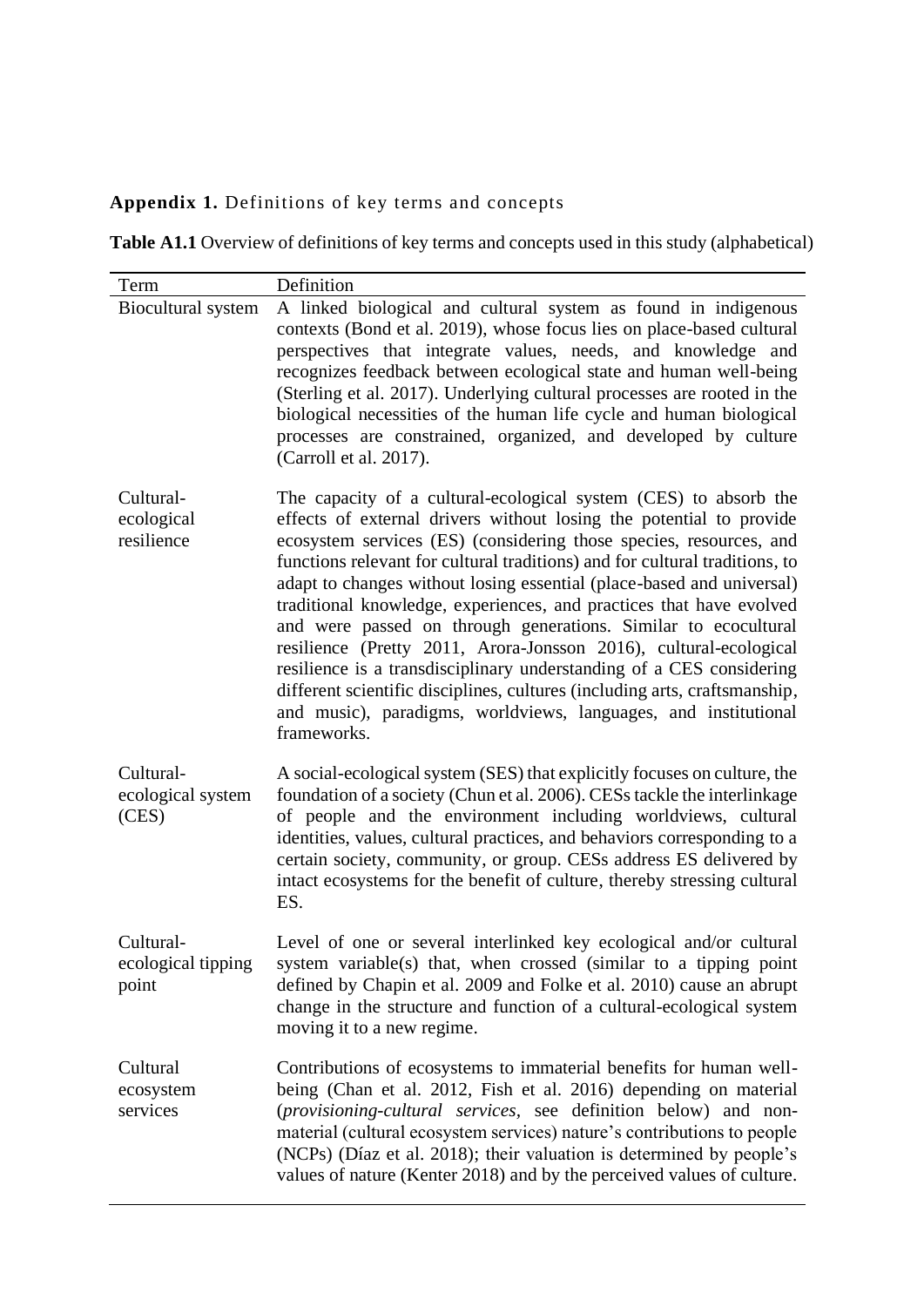- Cultural heritage A subcategory of cultural ES (MEA 2005); humans created and shaped it in the past and presence in material (cultural goods) and immaterial (cultural practices and expressions) forms; it includes ideas and beliefs of societies and the resulting cultural objects represent material evidence of essential norms and values (Rusalić and Radojičić 2009).
- Cultural keystone species They deliver several material and non-material elements with crucial, irreplaceable systemic functions and services for human well-being, hence they are essential in maintaining system integrity (Platten and Henfrey 2009) and depend on intact natural ecosystems.
- Cross-scale interactions Interactions within a hierarchically structured system spanning different scales (e.g. within the spatial, temporal, jurisdictional, institutional domain); they may change over time regarding their strength and direction; changes of interactions refer to dynamics of cross-scale linkages (Cash et al. 2006).
- Dependence It refers to well-being (physical, mental, social, and cultural) of key actors of the CES depending on a set of clearly defined ES (after Martín-López et al. 2019); in the case of pau-brasil: (a) direct and partial (economic) dependence on pau-brasil for livelihoods, (b) social, cultural, mental dependence on ES provided by pau-brasil beyond livelihoods, and (c) low dependence by actors potentially replaceable (e.g., scientists and environmental NGOs work for and with pau-brasil; policy makers are eager to approve protection laws for pau-brasil) (Fig. 6).
- Driver External (exogenous) factors to a system that may cause changes in slow/controlling variables. They cannot be managed and are often related to specific events (of climate, markets, legislation, among others) and trigger local or cross-scale changes in the focal SES or CES (Walker et al. 2012).

Ecocultural system "Complex dynamic systems of interactions between humans and the environment" (Rapport and Maffi 2010) that extend beyond social institutions and culturally diverse contexts of communities to include distinctive worldviews, values, diverse cultural practices, behaviors and identity (Pretty 2011). In contrast to CESs, ecocultural system thinking focuses mainly on local scales (Soini and Birkeland 2014).

Ecosystem services Provision of goods and services by ecosystems of natural environments for human well-being (Costanza et al. 1997, Groot et al. 2002).

Feedback Result of an interaction between two or more system components that causes them to change, either in the same direction (amplifying feedback), ultimately destabilizing the system, or in the opposite direction (stabilizing feedback), thereby reducing fluctuations (Chapin et al. 2009).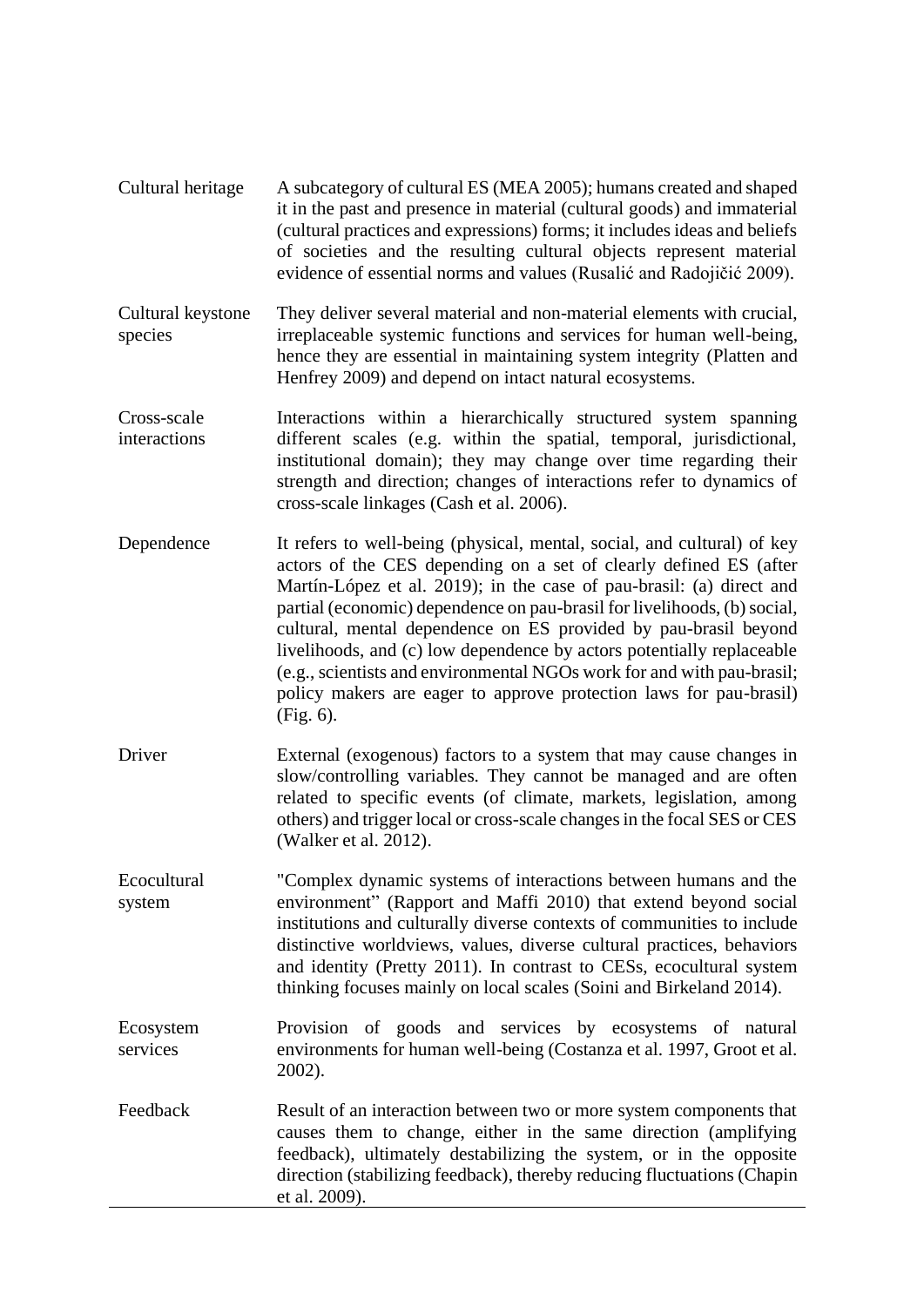- Heritage "A set of material or immaterial elements to which are attached specific values and rights that are linked to a social group and are inherited and transmitted from one generation to the next" (Michon et al. 2012); consequently the concept of heritage is a patrimonialization process of social, cultural, and political construction and as Olwig (2005) states, the role of nature or culture in shaping heritage identity depends on time and place. In contrast to ES, heritage has intergenerational relevance.
- Influence Influence of actors and actor groups (after Martín-López et al. 2019), where: (a) procedural equity or inequity refers to the direct control or decision-making power over management and policy decisions that affect ES. Procedural equity refers to the potential of different people/groups to influence decision making or having their perspectives incorporated or represented (Leach et al. 2018); and (b) distributional equity is the control over or power to influence management decisions that affect the access to ES. Distributional equity refers to how resources, benefits, and costs are distributed or shared among people and groups.
- Intangible cultural It encompasses the knowledge required and acquired for creating heritage crafts (e.g., traditional bow making craftsmanship), languages, and traditions (Lowenthal 2005), which often includes tangible aspects (van Zanten 2004, Barthel-Bouchier 2016) such as musical instruments in music traditions and natural resources used in craftsmanship. Its focus is on traditional understandings and expressions, basically of "what people do and how they express themselves within their social context" (Dorfman 2011).
- Metacoupled system "A set of two or more coupled systems that interact internally as well as nearby and far away, facilitated by agents affected by various causes with various effects" (Liu 2017). A metacoupled system encompasses "human-nature interactions within a system (intracoupling) between adjacent systems (pericoupling) and between distant systems (telecoupling)" (Liu 2017).
- People's values of Cultural values shared by a group/community or through legitimacy culture obtained by a socially accepted way of assigning value (e.g. disciplinary 'experts') attributed to be traditionally part of 'culture' (Stephenson 2008).
- People's values of Societal importance/values assigned to nature shaping the perception nature of its ES/NCP (Kenter 2018), thus leading their decisions and behavior beyond a merely utilitarian perspective (Chan et al. 2016).
- Regime A desirable regime/stability domain of a SES or CES encompasses a set of alternative system states (Folke et al. 2010) each delivering a certain set of ES.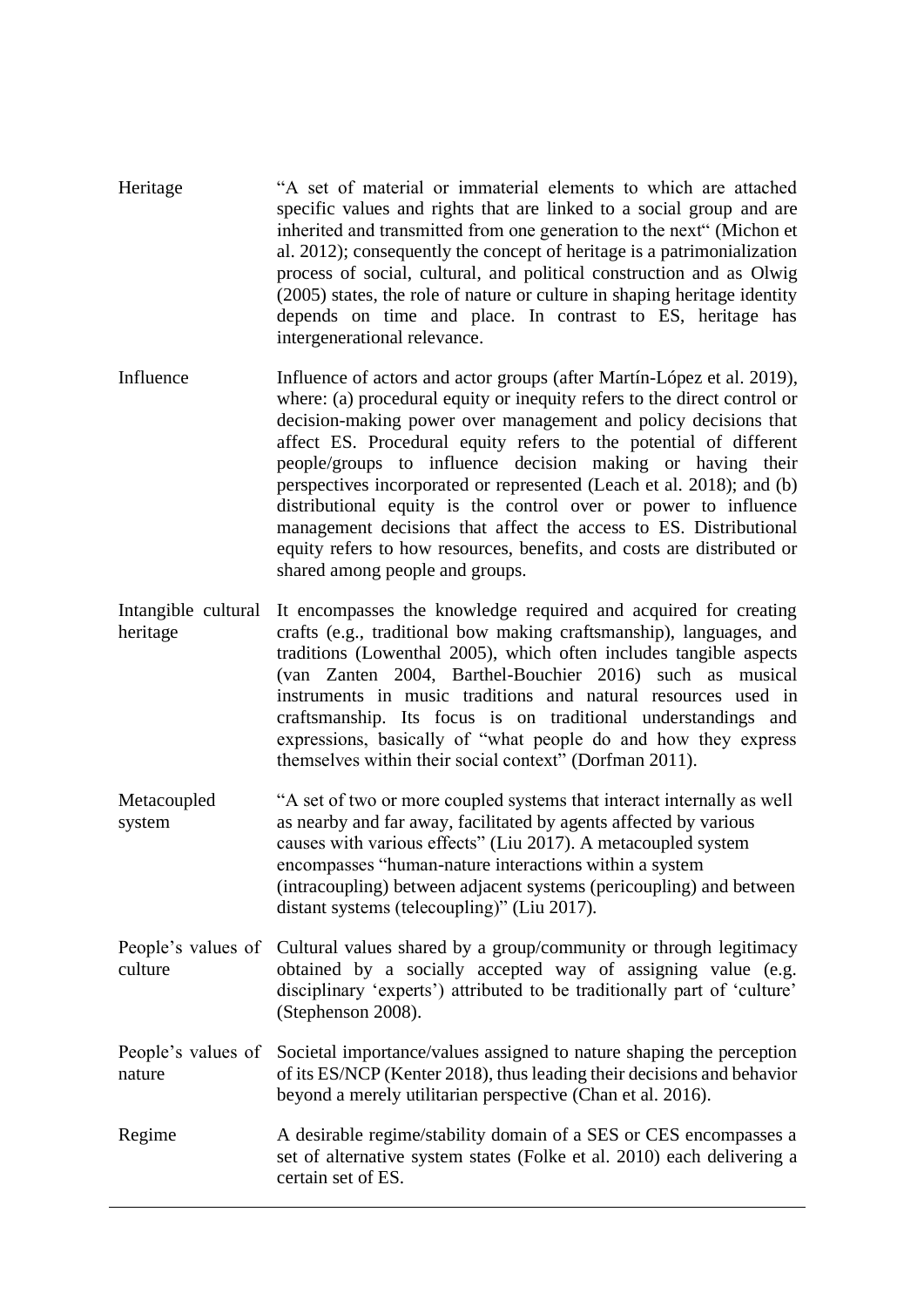- Social-ecological system A "system with interacting and interdependent physical, biological and social components, emphasizing the 'humans-in-nature' perspective." (Chapin et al. 2009).
- System variable A system is defined by its inherent system variables and the relationships among them (Walker et al. 2012); they encompass 'slow' and 'fast' variables that control the system resilience: 'slow' variables basically control ecological resilience, while either 'slow' or 'fast' variables control social (and cultural) resilience (Walker et al. 2012). For example, composition, musical instrument making, and societal structures are 'slow' variables, while crop cover controlled by 'slash and burn' and shifting agricultural practice is a 'fast' variable.
- Tangible heritage It includes both moveable cultural objects and built monuments or heritage sites. Tangible heritage emerges from intangible/immaterial knowledge, therefore "the immaterial heritage needs to be regarded as the larger framework within which material heritage takes on shape and significance" (Rusalić and Radojičić 2009).
- Telecoupled CES Extending the definition of telecoupled SES by Liu et al. (2013) , telecoupled CES consist of strong (socio-)cultural, socio-economic, and environmental interconnections and flows coupling cultural and natural subsystems to one integrated CES over large geographic distances.
- Telecoupled SES Hierarchically structured SES characterized by strong socio-economic and ecological/environmental interactions and flows, thereby coupling human and natural systems over large distances (Liu et al. 2013).
- Threshold / tipping point Degree of one or several system variables (elements) that, when crossed, cause an abrupt change in the structure and function of the SES/CES shifting the system to a new regime (Chapin et al. 2009, Folke et al. 2010).
- Trigger event An internal or external punctual event, e.g., disturbance (storm, fire, etc.) or human activity (discovery, invention, decree, etc.) that triggers change in one or several system variables subsequently causing a change in system state or, when crossing a threshold or tipping point to a regime shift.
- UNESCO cultural Refers to an outstanding universal value from the point of view of heritage history, arts/aesthetics, ethnology, anthropology and/or science (UNESCO 1972). It consists of tangible cultural heritage (monuments, groups of buildings, sites) (UNESCO 1972) and intangible cultural heritage (oral traditions and expressions, performing arts, social practices, rituals and festive events; knowledge and practices concerning nature and the universe and traditional craftsmanship) (UNESCO 2018).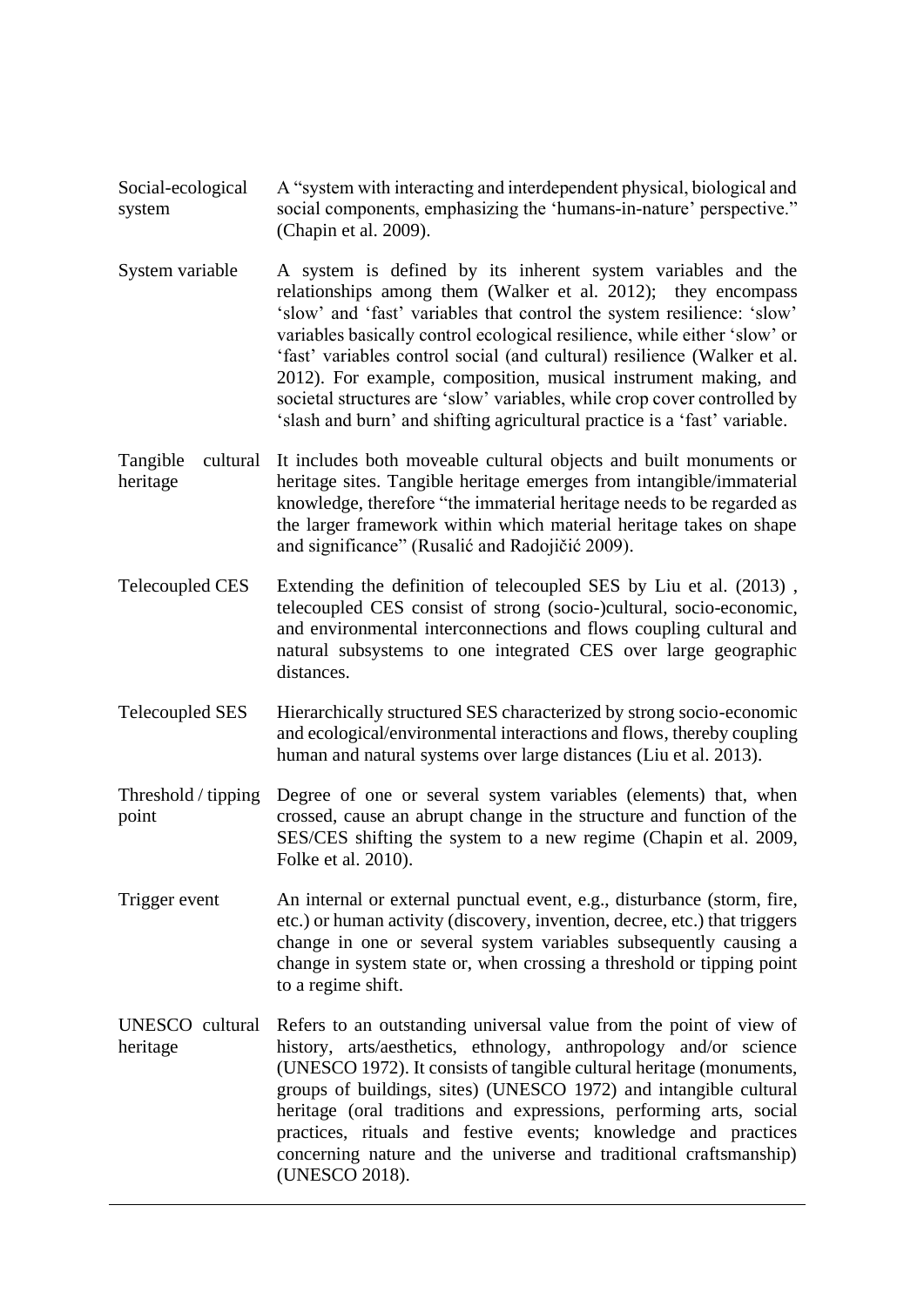UNESCO natural Refers to an outstanding universal value as viewed by science, heritage conservation or due to the natural beauty/aesthetics for humanity (UNESCO 1972), it includes: (1) natural features (biotic and abiotic formations); (2) geologic or physiographic formations and precisely delineated areas, which constitute the habitat of threatened species, and (3) natural sites.

## *Literature cited*

- Allen, A. S. 2011. Prospects and Problems for Ecomusicology in Confronting a Crisis of Culture. *Journal of the American Musicological Society* 64(2):414–424.
- Arora-Jonsson, S. 2016. Does resilience have a culture? Ecocultures and the politics of knowledge production. *Ecological Economics* 121:98–107.
- Barthel-Bouchier, D. 2016. Cultural heritage: Tangible and intangible makers of collective memory. Pages 221–232 *in* A. L. Tota, and T. Hagen, editors. *Routledge international handbook of memory studies*. Routledge, London, New York.
- Bond, M. O., B. J. Anderson, T. H. A. Henare, and P. M. Wehi. 2019. Effects of climatically shifting species distributions on biocultural relationships. *People and Nature* 1(1):87–102.
- Brémaud, I., and N. Poidevin. 2013. Approches culturelles et mecaniques dans le choix des bois en facture: cas des archets anciens: Cultural and mechanical approaches in the choice of woods in instrument making the case of early bows. Pages 1–27 *in* M. Castellengo, and H. Genevois, editors. *La musique et ses instruments*. Editions Delatour France, Sampzon.
- Brockhaus, editor. 1993. *Der Brockhaus in fünf Bänden.* 8. edition. F.A. Brockhaus GmbH, Mannheim.
- Bueno, E. 2002. *Pau-Brasil*. Axis Mundi Ed, São Paulo.
- Bunn, J., and L. R. Seiber. 1997. Music, makers and markets. *The Strad*.
- Buono, A. J. 2012. Crafts of Color: Tupi *Tapirage* in Early Colonial Brazil *in* A. Feeser, M. D. Goggin, M. A. Feeser, and A. M. E. Yonan, editors. *The Materiality of Color: The Production, Circulation, and Application of Dyes and Pigments, 1400-1800*. Taylor and Francis, Florence.
- Buono, A. J. 2016. Representing the Tupinambá and the Brazilwood Trade in Sixteenth-Century Rouen *in* R. R. Felix, and S. D. Juall, editors. *Cultural Exchanges between Brazil and France*. Purdue University Press, West Lafayette, Indiana.
- Carroll, J., M. Clasen, E. Jonsson, A. R. Kratschmer, L. McKerracher, F. Riede, J.-C. Svenning, and P. C. Kjærgaard. 2017. Biocultural theory: The current state of knowledge. *Evolutionary Behavioral Sciences* 11(1):1–15.
- Cash, D. W., W. N. Adger, F. Berkes, P. Garden, L. Lebel, P. Olsson, L. Pritchard, and O. Young. 2006. Scale and Cross-Scale Dynamics: Governance and Information in a Multilevel World. *Ecology and Society* 11(2).
- Chan, K. M., T. Satterfield, and J. Goldstein. 2012. Rethinking ecosystem services to better address and navigate cultural values. *Ecological Economics* 74:8–18.
- Chan, K. M. A., P. Balvanera, K. Benessaiah, M. Chapman, S. Díaz, E. Gómez-Baggethun, R. Gould, N. Hannahs, K. Jax, S. Klain, G. W. Luck, B. Martín-López, B. Muraca, B. Norton, K. Ott, U. Pascual, T. Satterfield, M. Tadaki, J. Taggart, and N. Turner. 2016. Opinion: Why protect nature? Rethinking values and the environment. *Proceedings of the National Academy of Sciences of the United States of America* 113(6):1462–1465.
- Chapin, F. S., G. P. Kofinas, and C. Folke, editors. 2009. *Principles of ecosystem stewardship: Resilience-based natural resource management in a changing world*. Springer, New York, NY.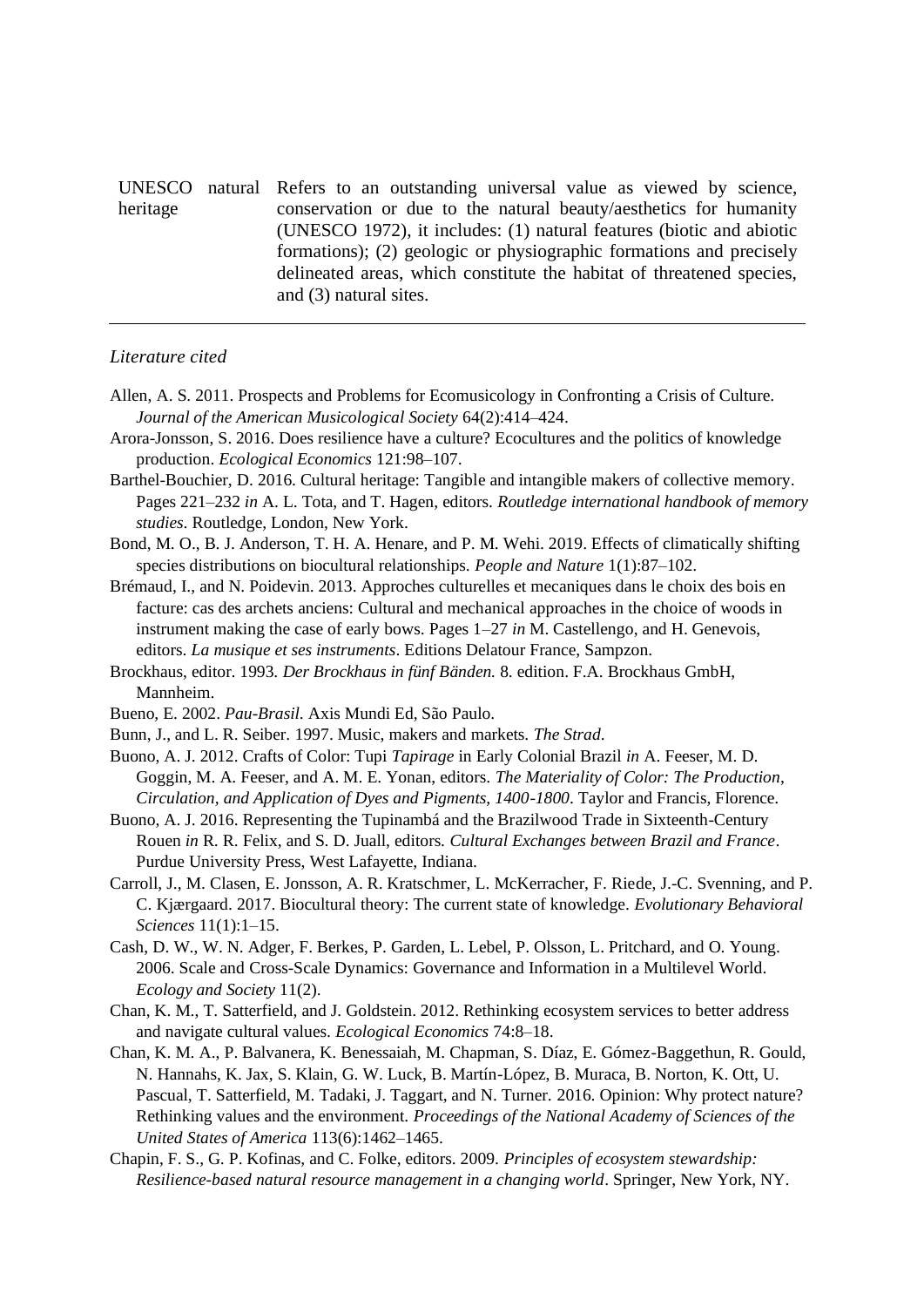- Chun, C.-A., R. H. Moos, and R. C. Cronkite. 2006. Culture: A Fundamental Context for the Stress and Coping Paradigm. Pages 29–53 *in* P. T. P. Wong, L. C. J. Wong, and W. J. Lonner, editors. *Handbook of multicultural perspectives on stress and coping*. Springer, New York.
- Costanza, R., R. d'Arge, R. de Groot, S. Farber, M. Grasso, B. Hannon, K. Limburg, S. Naeem, R. V. O'Neill, J. Paruelo, R. G. Raskin, P. Sutton, and M. van den Belt. 1997. The value of the world's ecosystem services and natural capital. *Nature* 387(6630):253–260.
- da Silva Gomes, E. C. B., G. C. Jimenez, L. C. N. da Silva, F. B. de Sá, K. P. C. de Souza, G. S. Paiva, and I. A. de Souza. 2014. Evaluation of antioxidant and antiangiogenic properties of caesalpinia echinata extracts. *Journal of Cancer* 5(2):143–150.
- Dapson, R., and C. Bain. 2015. Brazilwood, sappanwood, brazilin and the red dye brazilein: from textile dyeing and folk medicine to biological staining and musical instruments. *Biotechnic & Histochemistry* 90(6):401–423.
- Dean, W. 1996. *A ferro e fogo: A história e a devastação da mata atlântica brasileira.* 6. edition. Companhia das letras, São Paulo.
- Díaz, S., U. Pascual, M. Stenseke, B. Martín-López, R. T. Watson, Z. Molnár, R. Hill, K. M. A. Chan, I. A. Baste, K. A. Brauman, S. Polasky, A. Church, M. Lonsdale, A. Larigauderie, P. W. Leadley, A. P. E. van Oudenhoven, F. van der Plaat, M. Schröter, S. Lavorel, Y. Aumeeruddy-Thomas, E. Bukvareva, K. Davies, S. Demissew, G. Erpul, P. Failler, C. A. Guerra, C. L. Hewitt, H. Keune, S. Lindley, and Y. Shirayama. 2018. Assessing nature's contributions to people. *Science (New York, N.Y.)* 359(6373):270–272.
- Dickason, O. P. 1984. The Brazilian connection. A look at the origin of French techniques for trading with Amerindians. *Revue française d'histoire d'outre-mer* 71(264):129–146.
- Dorfman, E. 2011. Intangible Natural Heritage: An introduction. Pages 1–15 *in* E. Dorfman, editor. *Intangible natural heritage: New perspectives on natural objects*. Routledge, London.
- Femke, C. 2014. A Challenge to tradition. *Accessories* October:4–7.
- Fish, R., A. Church, and M. Winter. 2016. Conceptualising cultural ecosystem services: A novel framework for research and critical engagement. *Ecosystem Services* 21:208–217.
- Folke, C., S. R. Carpenter, B. Walker, M. Scheffer, T. Chapin, and J. Rockström. 2010. Resilience thinking: Integrating resilience, adaptability and transformability. *Ecology and Society* 15(4):20. [online] URL: http://www.ecologyandsociety.org/vol15/iss4/art20/.
- Fraga Campos, F., P. A. Sales Junior, A. J. Romanha, M. S. S. Araújo, E. P. Siqueira, J. M. Resende, T. M. A. Alves, O. A. Martins-Filho, V. L. dos Santos, C. A. Rosa, C. L. Zani, and B. B. Cota. 2015. Bioactive endophytic fungi isolated from Caesalpinia echinata Lam. (Brazilwood) and identification of beauvericin as a trypanocidal metabolite from Fusarium sp. *Memorias do Instituto Oswaldo Cruz* 110(1):65–74.
- Gerbeth, T. M. 2002. *Pernambuco Sonderausgabe*, Wien.
- Grangeiro, A. R. S. 2009. Avaliação do potencial toxicológico e farmacológico de *Caesalpinia echinata* Lam.
- Groot, R. S. D., M. a. Wilson, and R. M. Boumans. 2002. A typology for the classification, description and valuation of ecosystem functions, goods and services. *Ecological Economics* 41(3):393–408.
- Halbscheffel, B. 2010. *Lexikon Musikinstrumente Instrumente, Spielweisen, Begriffe*. Halbscheffel Verlag, Leipzig.
- Hume, D. 2008. Quality and Quantity. *The Strad* October:38–42.
- Kenter, J. O. 2018. IPBES: Don't throw out the baby whilst keeping the bathwater; Put people's values central, not nature's contributions. *Ecosystem Services* 33:40–43.
- Komission für Musikforschung. 2013. *Österreichisches Musiklexikon*. Verlag der Österreichischen Akademie der Wissenschaften, Wien.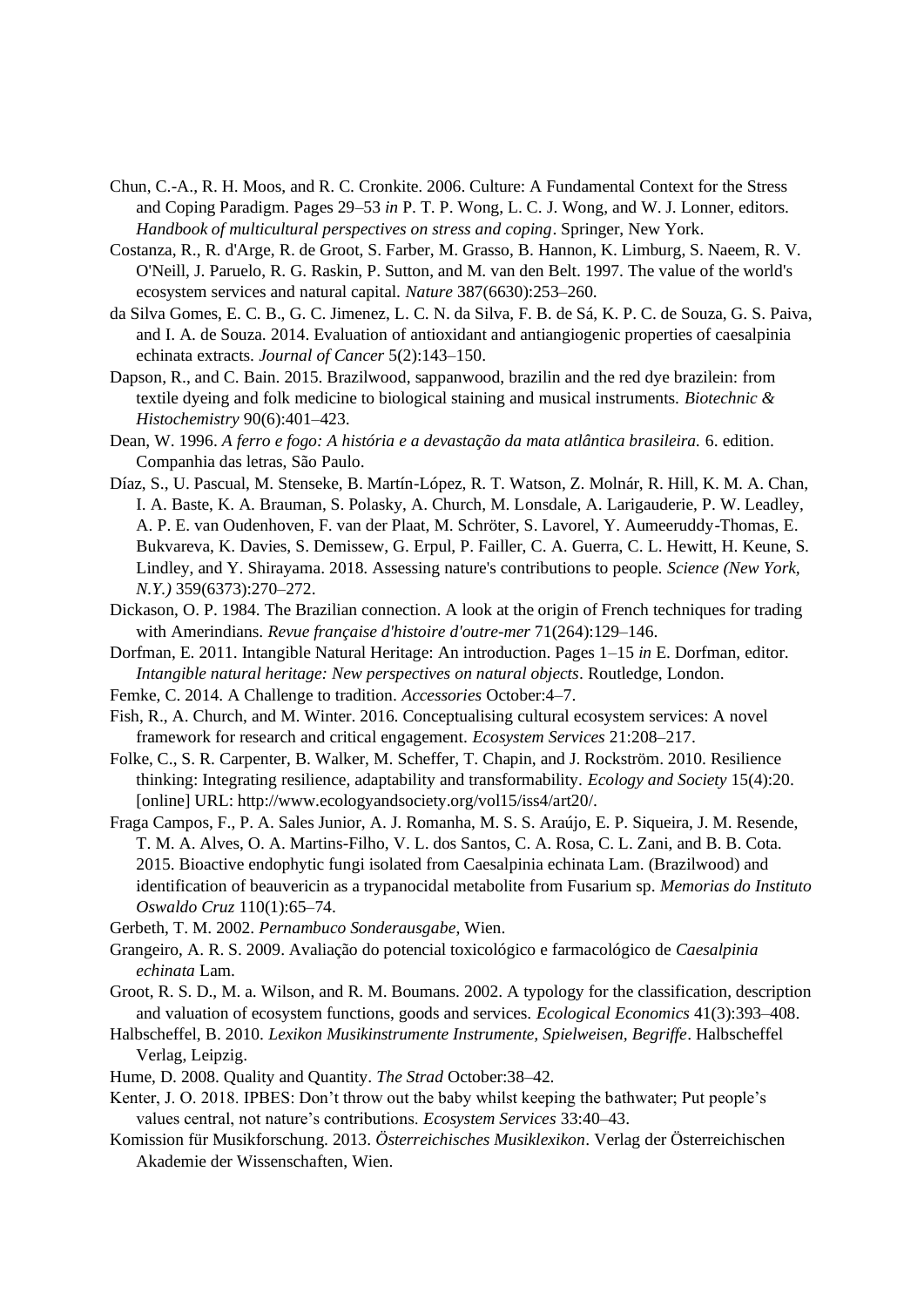- Leach, M., B. Reyers, X. Bai, E. S. Brondizio, C. Cook, S. Díaz, G. Espindola, M. Scobie, M. Stafford-Smith, and S. M. Subramanian. 2018. Equity and sustainability in the Anthropocene: a social–ecological systems perspective on their intertwined futures. *Global Sustainability* 1.
- Liu, J. 2017. Integration across a metacoupled world. *Ecology and Society* 22(4).
- Liu, J., V. Hull, M. Batistella, R. DeFries, T. Dietz, F. Fu, T. W. Hertel, R. C. Izaurralde, E. F. Lambin, S. Li, L. A. Martinelli, W. J. McConnell, E. F. Moran, R. Naylor, Z. Ouyang, K. R. Polenske, A. Reenberg, G. de Miranda Rocha, C. S. Simmons, P. H. Verburg, P. M. Vitousek, F. Zhang, and C. Zhu. 2013. Framing Sustainability in a Telecoupled World. *Ecology and Society* 18(2). [online] URL: http://dx.doi.org/10.5751/ES-05873-180226.
- Lockett, M., and C. R. Littler. 1983. Trends in Chinese enterprise management, 1978–1982. *World Development* 11(8):683–704.
- Lowenthal, D. 2005. Natural and cultural heritage. *International Journal of Heritage Studies* Vol. 11(No. 1):81–92.
- Macedo, T. M. 2015. *Variação intraespecífica do lenho e dendrocronologia de Caesalpinia echinata Lam na Floresta Atlântica.* Universidade Federal do Rio de Janeiro (UFRJ).
- Macedo, T. M., C. G. Costa, H. C. d. Lima, and C. F. Barros. 2020. Wood anatomy of historic French violin bows made of Pernambuco wood. *International Association of Wood Anatomists (IAWA Journal)*:1–13.
- Martín-López, B., M. R. Felipe-Lucia, E. M. Bennett, A. Norström, G. Peterson, T. Plieninger, C. C. Hicks, F. Turkelboom, M. García-Llorente, S. Jacobs, S. Lavorel, and B. Locatelli. 2019. A novel telecoupling framework to assess social relations across spatial scales for ecosystem services research. *Journal of environmental management* 241:251–263.
- MEA. 2005. *Ecosystems and human well-being: Synthesis*. Island Press, Washington, DC.
- Michon, G., B. Romagny, L. Auclair, and M. Deconchat. 2012. Forests as Patrimonies? From Theory to Tangible Processes at Various Scales. *Ecology and Society* 17(3):7. [online] URL: http://dx.doi.org/10.5751/ES-04896-170307.
- Mnatzaganain, S. 2002. Objects of desire. *The Strad* 8:816–820.
- Moore, J. W. 2002. The Crisis of Feudalism. *Organization & Environment* 15(3):301–322.
- Nehren, U. 2011. Historische Landschaftsdegradation und aktuelle Nutzungsproblematik in der Serra dos Órgãos Rio de Janeiro. Pages 11–25 *in* Neuburger, Martin Coy & Martina, editor. *Global Change: Herausforderungen für Lateinamerika*. Bd. 38. Innsbrucker Geographische Studien.
- Olwig, K. R. 2005. Introduction: the nature of cultural heritage, and the culture of natural heritage northern perspectives on a contested patrimony. *International Journal of Heritage Studies*  $11(1):3-7.$
- Peterson, G. 2000. Political ecology and ecological resilience: An integration of human and ecological dynamics. *Ecological Economics* 35:323–336. [online] URL:
- http://www.sciencedirect.com/science/article/pii/S0921800900002172.
- Pfeifer, E. 2002. Violin Bows Go High Tech. The Wall Street Journal.
- Pinheiro, A. 1991. Tradução científica, tradução cultural, tradução poética. *Revista USP*.
- Platten, S., and T. Henfrey. 2009. The Cultural Keystone Concept: Insights from Ecological Anthropology. *Human Ecology* 37(4):491–500.
- Pretty, J. 2011. Interdisciplinary progress in approaches to address social-ecological and ecocultural systems. *Environmental Conservation* 38(02):127–139.
- Rapport, D., and L. Maffi. 2010. The dual erosion of biological and cultural diversity: implications for the health of ecocultural systems. Pages 103–122 *in* S. Pilgrim, and J. N. Pretty, editors. *Nature and culture: Rebuilding lost connections*. Earthscan, London, Washington D.C.
- Retford, W. C. 1964. *Bows and Bow makers.* 1. edition. Strad, London.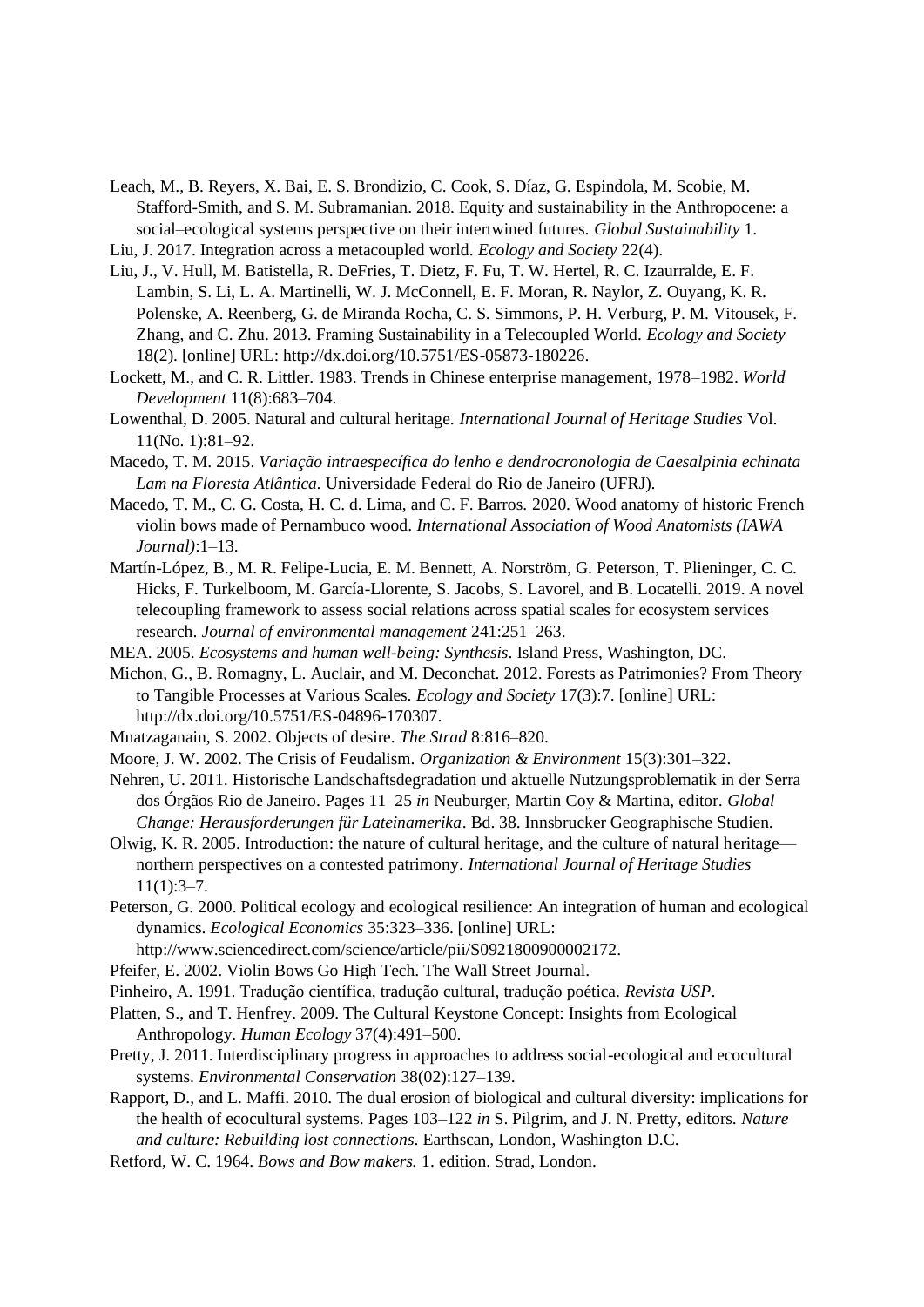- Rocha, Y. T. 2004. *Ibirapitanga: história, distribuição geográfica e conservação do pau-brasil (Caesalpinia echinata Lam., Leguminosae) do descobrimento à atualidade.* Universidade de São Paulo, São Paulo.
- Rocha, Y. T., A. Presotto, and F. Cavalheiro. 2007. The representation of Caesalpinia echinata (Brazilwood) in Sixteenth-and-Seventeenth-Century Maps. *Anais da Academia Brasileira de Ciências* 79(4):751–765.
- Rusalić, D., and D. Radojičić. 2009. *Making the intangible tangible: The new interface of cultural heritage*. Institute of Etnography SASA, Beograd.
- Rymer, R. 2004. Saving the music tree: Artists and instrument makers have banded together to rescue Brazil's imperiled pernambuco, the source of bows for violins, violas and cellos. *Smithsonian Magazine* April.
- Rymer, R. 2007. A fight for survival. *The Strad* June:28–32.
- Sadler, N. 2007. Endangered species: Naomi Sadler reports on a recent conference to decide whether to restrict the trade in pernambuco wood, and looks at what is being done to save Brazil's imperilled national tree. *Double Bassist*(43):29–32.
- Silva, A. J. d. R., and L. d. H. C. Andrade. 2006. Cultural Significance of Plants in Communities Located in the Coastal Forest Zone of the State of Pernambuco, Brazil. *Human Ecology* 34(3):447–465.
- Siqueira, E. P., C. L. Zani, T. Maria, A. Alves, M. Patrícia, O. A. M. Filho, M. S. S. Araújo, E. M. Teixeira, M. Melo, R. Serákides, and B. B. Cota. 2014. Evaluation of the In vitro leishmanicidal and In vivo acute oral toxicity of the Caesalpinia echinata L extracts as source of natural products against leishmaniasis. *Journal of Natural Product and Plant Resource* 4(3):30–38.
- Skeaping, K. 1955. Some Speculations on a Crisis in the History of the Violin. *The Galpin Society Journal* Vol. 8:3–12. [online] URL: http://www.jstor.org/stable/842152.
- Soini, K., and I. Birkeland. 2014. Exploring the scientific discourse on cultural sustainability. *Geoforum* 51:213–223.
- Stephenson, J. 2008. The Cultural Values Model: An integrated approach to values in landscapes. *Landscape and Urban Planning* 84(2):127–139.
- Sterling, E. J., C. Filardi, A. Toomey, A. Sigouin, E. Betley, N. Gazit, J. Newell, S. Albert, D. Alvira, N. Bergamini, M. Blair, D. Boseto, K. Burrows, N. Bynum, S. Caillon, J. E. Caselle, J. Claudet, G. Cullman, R. Dacks, P. B. Eyzaguirre, S. Gray, J. Herrera, P. Kenilorea, K. Kinney, N. Kurashima, S. Macey, C. Malone, S. Mauli, J. McCarter, H. McMillen, P. Pascua, P. Pikacha, A. L. Porzecanski, P. de Robert, M. Salpeteur, M. Sirikolo, M. H. Stege, K. Stege, T. Ticktin, R. Vave, A. Wali, P. West, K. B. Winter, and S. D. Jupiter. 2017. Biocultural approaches to well-being and sustainability indicators across scales. *Nature ecology & evolution* 1(12):1798–1806.
- UNESCO. 1972. *Convention concerning the Protection of the World Cultural and Natural Heritage*.
- UNESCO. 2012. Intergovernmental Commitee for the Safeguarding of the Intangible Cultural Heritage: Decisions. *Convention for the Safeguarding of the Intangible Cultural Heritage*.
- UNESCO. 2018. Basic Texts of the 2003 Convention for the Safeguarding of the Intangible Cultural Heritage. *Living Heritage*.
- van Zanten, W. 2004. Constructing New Terminology for Intangible Cultural Heritage. *Museum International* 56(1-2):36–44.
- Varty, N. 1998. Caesalpinia echinata. *The IUCN Red List of Threatened Species*:1–10. [online] URL: http://dx.doi.org/10.2305/IUCN.UK.1998.RLTS.T33974A9818224.en.
- Walker, B. H., S. R. Carpenter, J. Rockstrom, A. S. Crépin, and G. D. Peterson. 2012. Drivers, "Slow" Variables, "Fast" Variables, Shocks, and Resilience. *Ecology and Society* 17(3):30. [online] URL: http://dx.doi.org/10.5751/ES-05063-170330.
- Zanin, J. L. B., B. a. de Carvalho, P. S. Martineli, M. H. dos Santos, J. H. G. Lago, P. Sartorelli, C. Viegas, and M. G. Soares. 2012. The genus Caesalpinia L. (Caesalpiniaceae): phytochemical and